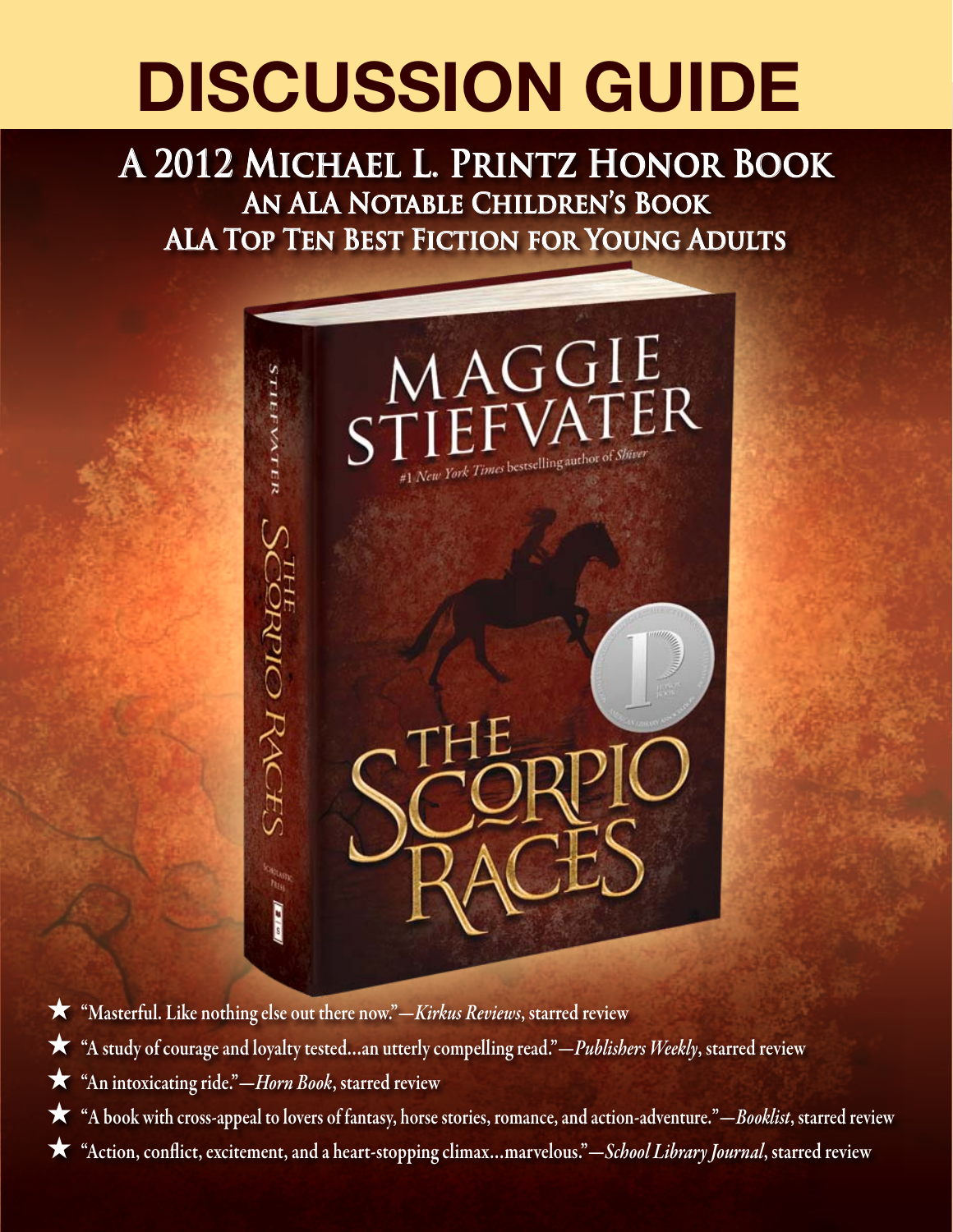# **About the Book**

**It happens every November— the Scorpio Races. Riders attempt to keep hold of their water horses long enough to make it to the finish line. Some riders live; many die. At nineteen, Sean Kendrick is the returning champion. He's a young man of few words, and if he has any fears, he keeps them buried deep, where no one else can see them.** 

**Puck Connolly is different. She never meant to ride in the Scorpio Races. But fate hasn't given her much of a chance. So she enters the competition—the first girl ever to do so. She is in no way prepared for what is going to happen.**

# **Discussion Points**

PRIP RACES

- 1. What did Sean Kendrick notice was different about his father on the day he was killed? What would you do if you noticed a close family member or friend not acting like him or herself?
- 2. How many people live on Thisby? How would you describe the physical characteristics of the island, and how do they contribute to the narrative?
- 3. Water is prominently featured throughout the story. Name three things that the water symbolizes.
- 4. When they first meet, Sean tells Puck to keep her pony off the beach. Why do you think he says this to her? Was he looking out for her or only for himself?
- 5. The recurring themes of trust and love run throughout the story. Sean warns Puck not to trust Corr, yet he loves him. Do you think it is possible to love without trust? Why or why not?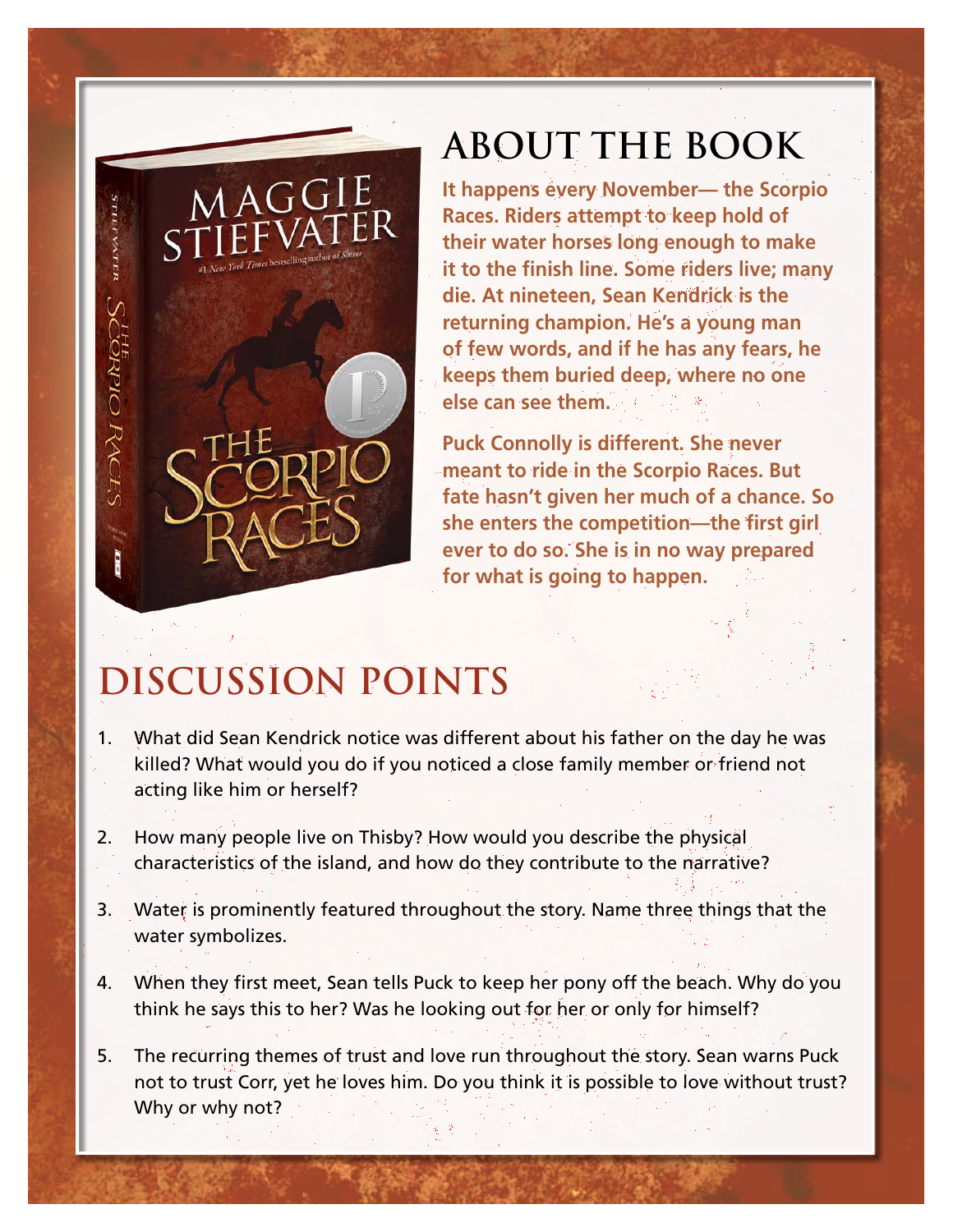- 6. There are many similarities between Puck and Sean, such as their backgrounds, hobbies, and the type of people they respect. Compare and contrast their similarities as well as their differences.
- 7. To calm Corr, Sean ties knots in his mane. He always ties the knots in the same sequence of numbers. What were the numbers and what do they represent?
- 8. Did Sean trust Corr? Do you think he should have trusted him? If you were in Sean's position would you be able to put your faith in a water horse?
- 9. How did Puck get the money to buy better grains to feed Dove? Do you think Puck's actions were justified? Why or why not? What would you have done if you were in Puck's situation?
- 10. Why do you think the author chose to use the butcher shop as the location where the townsfolk sign up for the races?
- 11. Why do you think Sean put up with abuse from Mr. Malvern and his son?
- 12. Puck's mother told her: "...sometimes obstacles were there to stop you from doing something stupid." What are some of the obstacles that Puck has had to face? Do you think Puck's mom would have supported her decision to join the race? Is there any evidence in the story that shows Puck's mom may have supported her decision to race?
- 13. Was Mutt Malvern jealous of Sean Kendrick, or do you think that he was just a bully?
- 14. Peg Gratton mentioned that she did not think everyone was meant to live on Thisby. What did she mean by this? Why did Kate feel that she was meant to stay, and Gabe was meant to leave? Have you ever felt an unexplained connection to a place?
- 15. Why did both Puck and Sean need the prize money from the race? Who do you think deserved it more?
- 16. What is a "sea wish"? Do you think "sea wishes" are good or evil? If you could make a "sea wish," what would it be?
- 17. What is the significance of Mr. Malvern, a thoroughbred breeder, having a son nicknamed "Mutt"?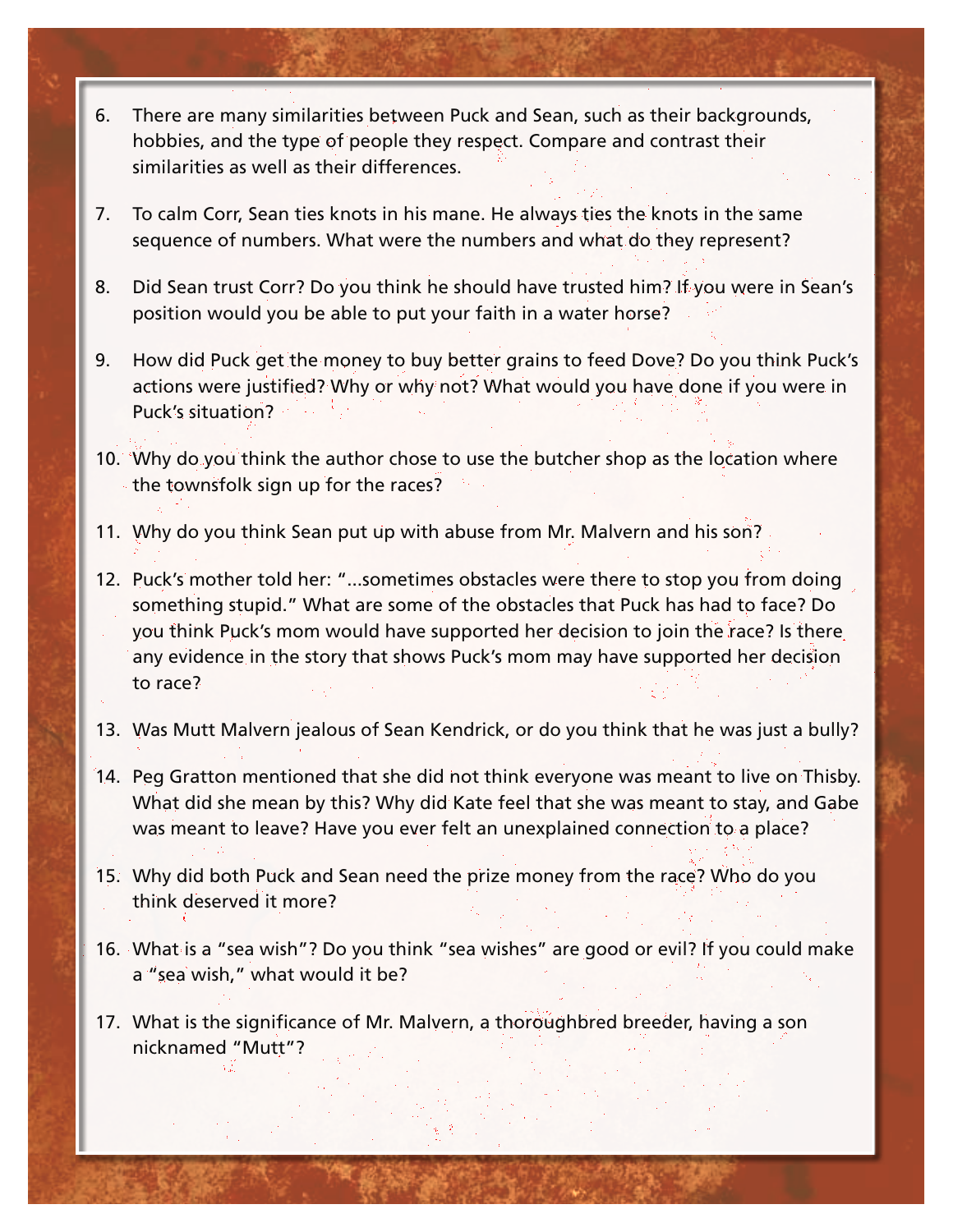- 18. Peg Gratton performed a pre-race ritual after the parade. She said: "...if you feed the island blood before the race, maybe she won't take as much during it." What was the ritual, and what do you think she meant with her cryptic comment?
- 19. Puck tells Sean, "The tourists always seem to want something. On Thisby it's less about wanting, and more about being." What do you think she feels are the differences between "wanting" and "just being?"
- 20. After Tommy Falk died, his father asked Sean to give his horse "back to the sea." What did he mean by this and how did Sean do it? Why do you think Mr. Falk did not ask Gabe to do this instead?
- 21. Puck said that Dove is "my mare and my best friend, and I keep waiting for something bad to happen to her because I love her too much." Why do you think that Puck has such a fatalistic view of the world?
- 22. Mutt used drastic methods to sabotage Sean. Have you ever felt that someone was out to get you? How did that make you feel? Did you do anything to stop them?
- 23. Why did Puck think that riding a water horse in the race was disloyal to her parents?
- 24. Benjamin Malvern is depicted as a spiteful, mean, and unloving man. Does he have any good qualities? Do you think that a person can be truly bad?
- 25. Sean shares his winning strategy with Puck: "There are many people on horseback trying to prove themselves. They haven't discovered yet that it's not the fastest who made it to race day. You only have to be the fastest of those who are left." Explain Sean's theory. Do you agree or disagree with it? Did Puck follow his advice?
- 26. George Holly was an outsider, yet he seemed to take the place of Sean's father. In many ways he was the antithesis of Benjamin Malvern. Compare and contrast the two men's personalities and their actions toward Sean.
- 27. Who did you think had the biggest advantage in the Scorpio Races? Do you think it's easier to compete at something as the frontrunner or the underdog? Have you ever felt this pressure?
- 28. Throughout the story, Sean's words and actions inspire Puck. Describe two of these instances.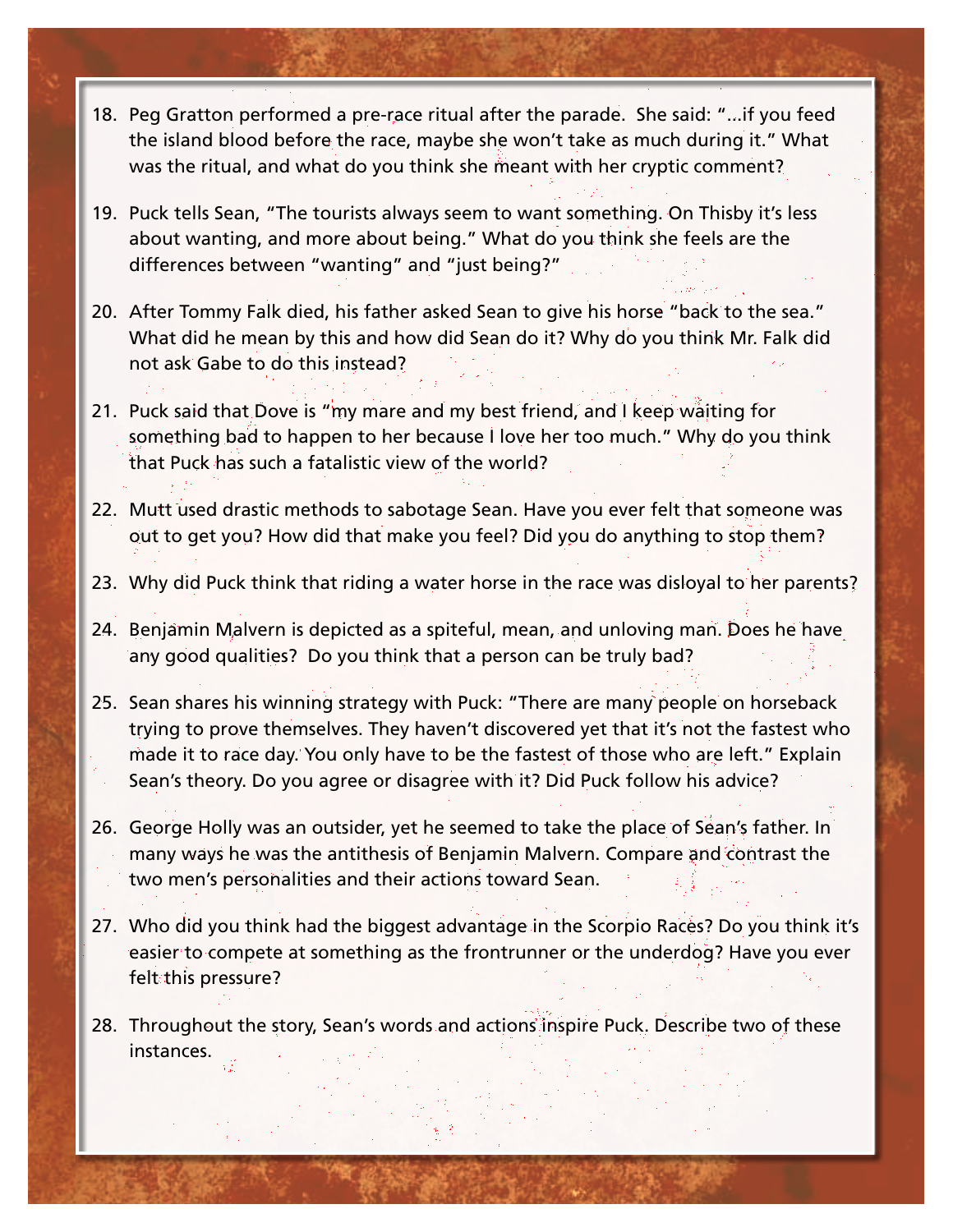- 29. When Puck goes to settle her debt with Mr. Malvern, she also asks him for a job. Why does she want to work for him? Is this something that you think you could ever do? Why or why not?
- 30. What is the significance of Sean's statement: "My father rode him and my father lost him, and then I found him again. He's the only family I have."
- 31. Why do you think Corr returned to Sean instead of returning to the sea?
- 32. If you were in Sean's position and had to race against Puck in a Scorpio Race, how would you feel? Would you want to beat her?
- 33. How did the Scorpio Races help the people of Thisby? Were there any negative consequences from the tourists coming to town? Would you consider visiting Thisby if you could?
- 34. How does reading both Puck's and Sean's narratives make the story more complete? How would the story have been different if the reader only heard it told from either Puck's or Sean's point-of-view?
- 35. When Corr stayed with Sean in the water, he saved his life and proved his devotion to Sean. When Sean released Corr back into the sea, he showed his love for Corr in return. Sometimes we have to let animals and people go even if we love them. Do you agree with this? Has there ever been a time when you had to let someone or something go even though you didn't want to?
- 36. Do you think that Thisby should hold the Scorpio Races every year? Do you think the races truly preserve the culture, or is it a dangerous and archaic tradition? What would you do if you lived on Thisby—would you race?
- 37. What year does *The Scorpio Races* take place—do you think it takes place in the past or the future? Does the author give any clues as to what year it is? Cite examples to back your theory.
- 38. Why did the author choose to call this book *The Scorpio Races*? What does the word "Scorpio" have to do with the story? Come up with an alternate title, and explain your thoughts on choosing it.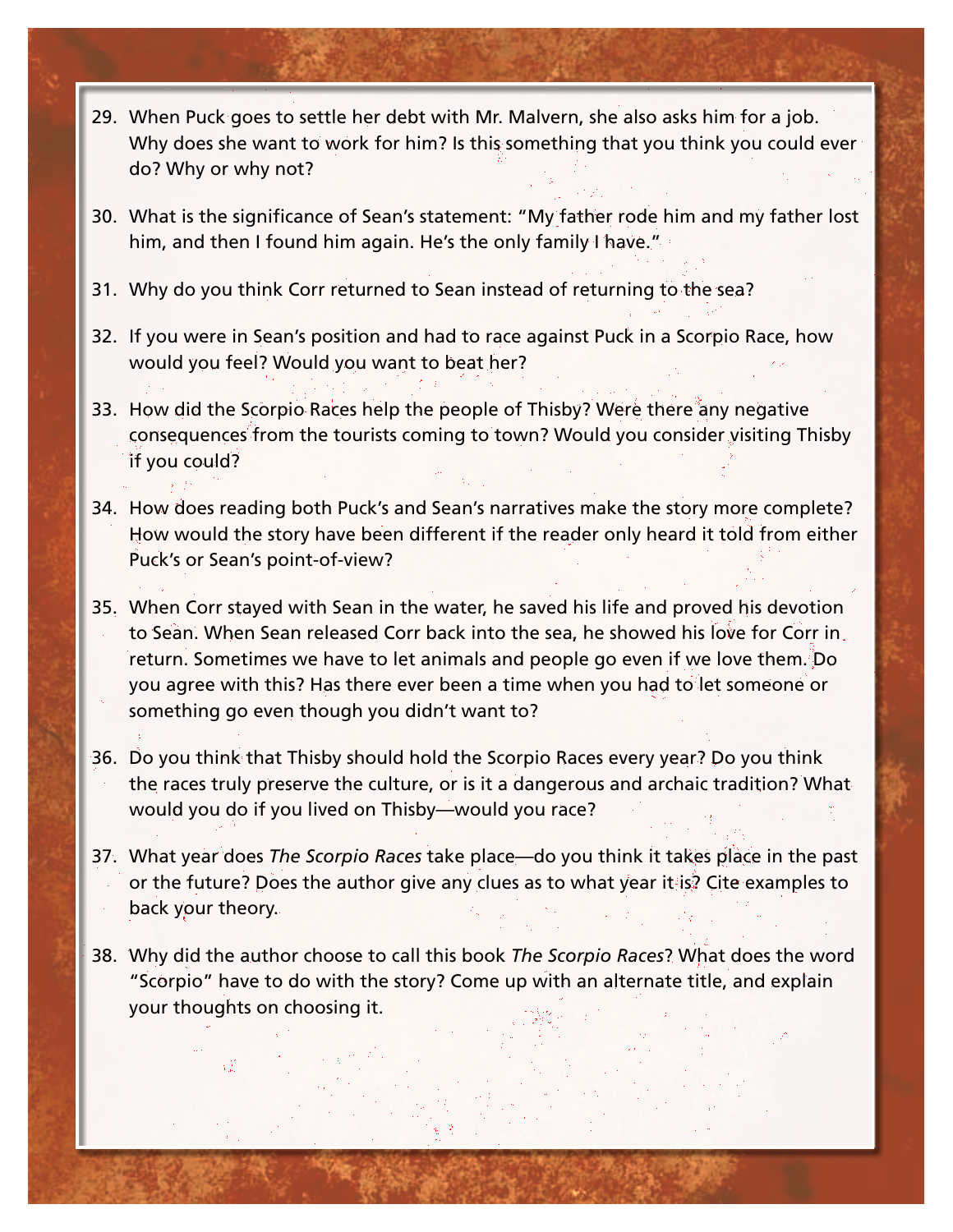## **comparisons**

You can have interesting discussions comparing the themes in the following books to those in *The Scorpio Races.*

#### Kendare Blake. *Anna Dressed in Blood.* Tor Teen, 2011.

Teen ghost haunts her earthly home, but when Cas, a teen ghost-slayer who follows legends and local lore finds Anna, they both get more than they bargained for.

Martha Brockenbrough. *Devine Interventio*n. Scholastic, 2012.A wayward angel-trainee and an awkward teen girl named Heidi have to make a series of wrongs right before Heidi loses her soul forever.

#### Suzanne Collins. *The Hunger Games*. Scholastic Press, 2008.

*Catching Fire*. Scholastic Press, 2009. *Mockingjay*. Scholastic Press, 2010. Sixteen-year-old Katniss Everdeen lives in the post-apocalyptic country of Panem—where she single-handedly takes on the government and leads a revolution.

#### Becca Fitzpatrick. *Hush, Hush*. Simon & Schuster, 2009.

#### *Silence*. Simon & Schuster, 2011. *Crescendo*. Simon & Schuster, 2012.

After getting paired together in biology, Nora knows that she should stay away from the mysterious Patch, who always seems to be two steps ahead of her.

#### Michelle Hodkin. *The Unbecoming of Mara Dyer.* Simon and Schuster, 2011.

A teen finds herself in a hospital with no memory of how she got there.

Lauren Oliver. *Delirium*. HarperCollins, 2010. *Pandemonium*. HarperCollins, 2012. People are taught to fear and are cured of love in future America.

Ransom Riggs. *Miss Peregrine's Home for Peculiar Children*. Quirk Books, 2011. A mysterious island, an abandoned orphanage, and a very strange collection of photos are waiting for Jacob to discover them.

#### Veronica Roth. *Divergent*. Katherine Tegen Books, 2011. *Insurgent*. Katherine Tegen Books, 2012.

Tris's initiation day should have been a celebration; instead, her choice and its consequences cause unspeakable and unchangeable horrors.

#### Maggie Stiefvater. *Shiver*. Scholastic Press, 2009. *Linger*. Scholastic Press, 2010. *Forever*. Scholastic Press, 2011.

When Grace falls in love with Sam, a boy who becomes a wolf every winter, both must decide how much they're willing to risk in order to be together.

#### Laini Taylor. *Daughter of Smoke and Bone.* Little, Brown and Company, 2011.

Karu fills her sketchbooks with monsters that may or may not be real. She disappears on mysterious errands, speaks many languages—not all of them human, and her natural hair color is bright blue. So, who is she? That's what she is about to find out.